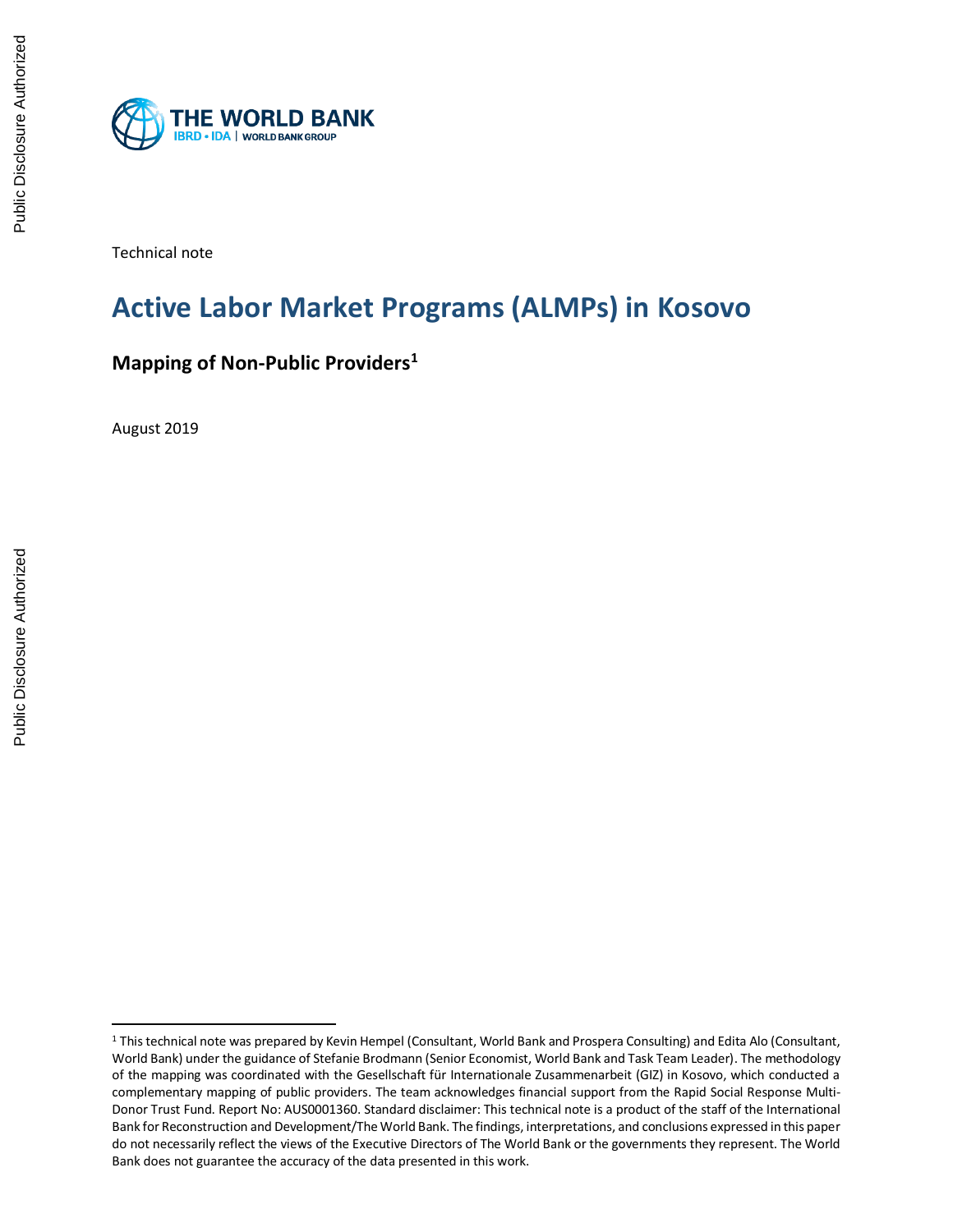## **Executive Summary**

- **Kosovo has a significant number of non-public providers of Active Labor Market Programs (ALMPs),** i.e. programs actively facilitating people's transition to employment and higher incomes through relatively short-duration interventions (typically less than 6 months of beneficiary participation, up to 12 months).
- **Many non-public providers in Kosovo have experience serving disadvantaged groups**, such as youth, women, ethnic minorities or persons with disability. Given a strong policy focus on improving the integration of disadvantaged groups into the labor market, non-public providers can be an important partner in serving these groups.
- **The majority of non-publicly delivered programs are focused on entrepreneurship, followed by skills training.** Other types of interventions, such as subsidized employment, are less frequently implemented among non-public providers.
- **Programs delivered by non-public providers tend to be small scale and dependent on donor funding**. The median annual budget of the programs reviewed has been between 50,000-80,000 Euros, and most organizations serve fewer than 100 beneficiaries per year. NGOs, in particular, are vulnerable to fluctuating funding due to the strong dependency on donor funding.
- **Monitoring and Evaluation among non-public providers tends to be weak.** Information on beneficiary outcomes (e.g. in terms of employment and income) after their participation in programs is often not readily available and independent evaluations are only conducted by a minority of organizations. As a result, little is known about the effectiveness of existing initiatives.
- **In conclusion, there appears to be an opportunity for increased public-private collaboration in the funding and delivery of employment services and activation measures**. That said, increased publicprivate collaboration should go hand in hand with capacity strengthening of non-public providers to address existing weaknesses (e.g. in terms of targeting, evidence-based design and monitoring and evaluation).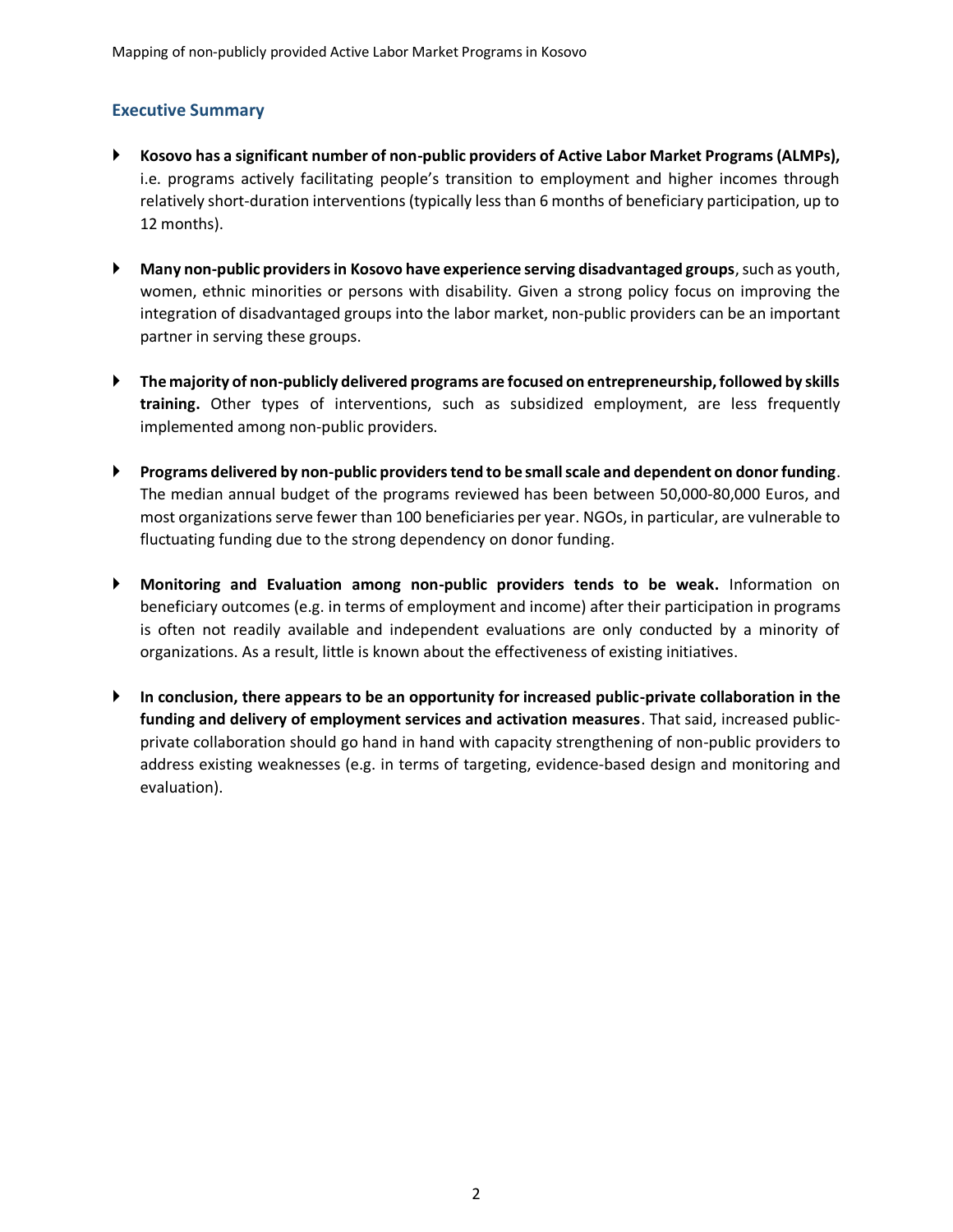## **I. BACKGROUND & OBJECTIVE**

**Public Employment Agencies need partners to provide labor market integration services.** In Europe and beyond it is increasingly recognized that Public Employment Agencies are not in the position to deliver all required services for labor market integration on their own. Asa a result, partnerships are indispensable to increase the coverage, quality and efficiency of services.<sup>2</sup>

**The Government of Kosovo has recognized the role of non-public providers in delivering employment support services.** For instance, the law of the establishment of the Employment Agency of the Republic of Kosovo (EARK), the Sectoral Strategy for Labour and Social Welfare 2018-2022, as well as the Policy of the Employment Agency 2019-2021, mention that partnerships between EARK and non-public service providers are an expected part of the service delivery model.

**Engaging in effective public-private partnerships requires a solid understanding of the market of non-public providers.** Indeed, partnerships can only be successful if quality service providers exist.

**Against this background, the objective of this mapping is to provide a better understanding of existing organizations that deliver Active Labor Market Programs (ALMPs) in Kosovo** and the key characteristics of these interventions. In turn, the mapping seeks to inform government stakeholders and development partners about potential partner organizations in the design and delivery of employment services and activation measures.

 $\overline{a}$ 

## **II. METHODOLOGY<sup>3</sup>**

**Eligibility criteria:** In order to be included in the present mapping, interventions had to meet the following criteria:

- Legal status: Non-public providers, i.e. nongovernmental organizations or private companies.
- Program objective: Focused on actively facilitating people's transition to employment and higher incomes, through relatively shortduration interventions (typically less than 6 months of beneficiary participation, up to a max. of 12 months).
- Period of analysis: Interventions implemented between 2015-2017. Interventions completed before 2015 or initiated since 2018 are not included.

**Sample of organizations:** Based on the eligibility criteria, this mapping covers 38 organizations and 59 programs(see Annex 1 for a list of organizations included).

**Data sources:** The first step included a desk review (e.g. existing stocktakings of organisations, websites, program reports, etc.) in order to identify potential organizations and programs meeting the eligibility criteria. Then, a face-to-face interview was conducted using a standardized questionnaire to collect information about each relevant program. Based on the information provided in the interviews, a final check was conducted to verify that interventions met the criteria.

**Limitations:** The mapping does not claim to be exhaustive. Moreover, the mapping does not allow to judge the quality of organizations or programs. Hence, the mapping is merely a descriptive overview of existing providers of employment related interventions in Kosovo in recent years.

<sup>&</sup>lt;sup>2</sup> Hiebl, J. and K. Hempel (2019), Improving Public Employment Services Through Partnerships with Non-Public Providers. Synthesis of international experience and implications for Kosovo. World Bank.

 $3$  The methodology for the mapping was coordinated with GIZ Kosovo which conducted a complementary mapping of publicly provided ALMPs.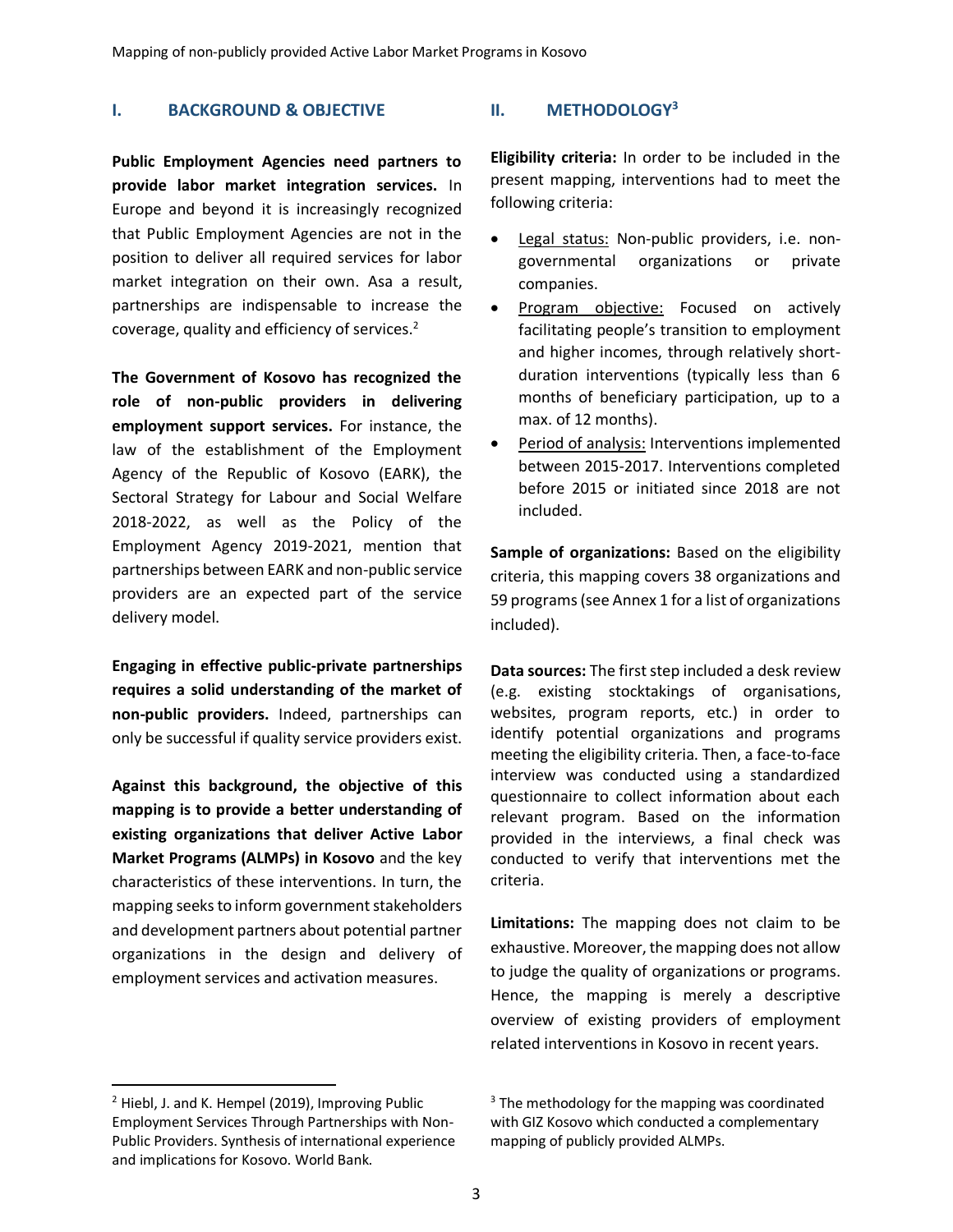## **III. DESCRIPTIVE ANALYSIS**

#### **(a) Characteristics of the organizations**

• **The vast majority of identified providers are Non-Governmental Organizations (NGOs).**  76% of the providers identified are NGOs, while 24% are private companies.



• **The organizations are primarily based in the Pristina region.** Three out of four identified providers are based in or around the capital city. The remaining providers are mainly based in Prizren or Gjakova.



#### **(b) Program size**

• **Non-publicly provided programs have limited and unpredictable funding.** Based on the initiatives where funding information is available, the average annual program budget was between approximately 90-140,000 Euros per year; however, this is driven by a few fairly well funded programs at the Regional

Development Agencies and selected NGOs. The median budget has been between 50,000- 80,000 Euros per year, with a decreasing tendency. Only about 30-40% of all programs have an annual budget exceeding 100,000 Euros, suggesting that most programs are small-scale. Moreover, NGO-programs are typically 100% dependent on donor funding, mainly from the European Commission, bilateral donors, and international NGOs.



• **In line with the limited funding, the majority of programs have a relatively small number of beneficiaries per year**. Most programs serve less than 100 people (median 70-90 beneficiaries every year). A noticeable share (around 30%) of programs is very small, with less than 30 beneficiaries per year.

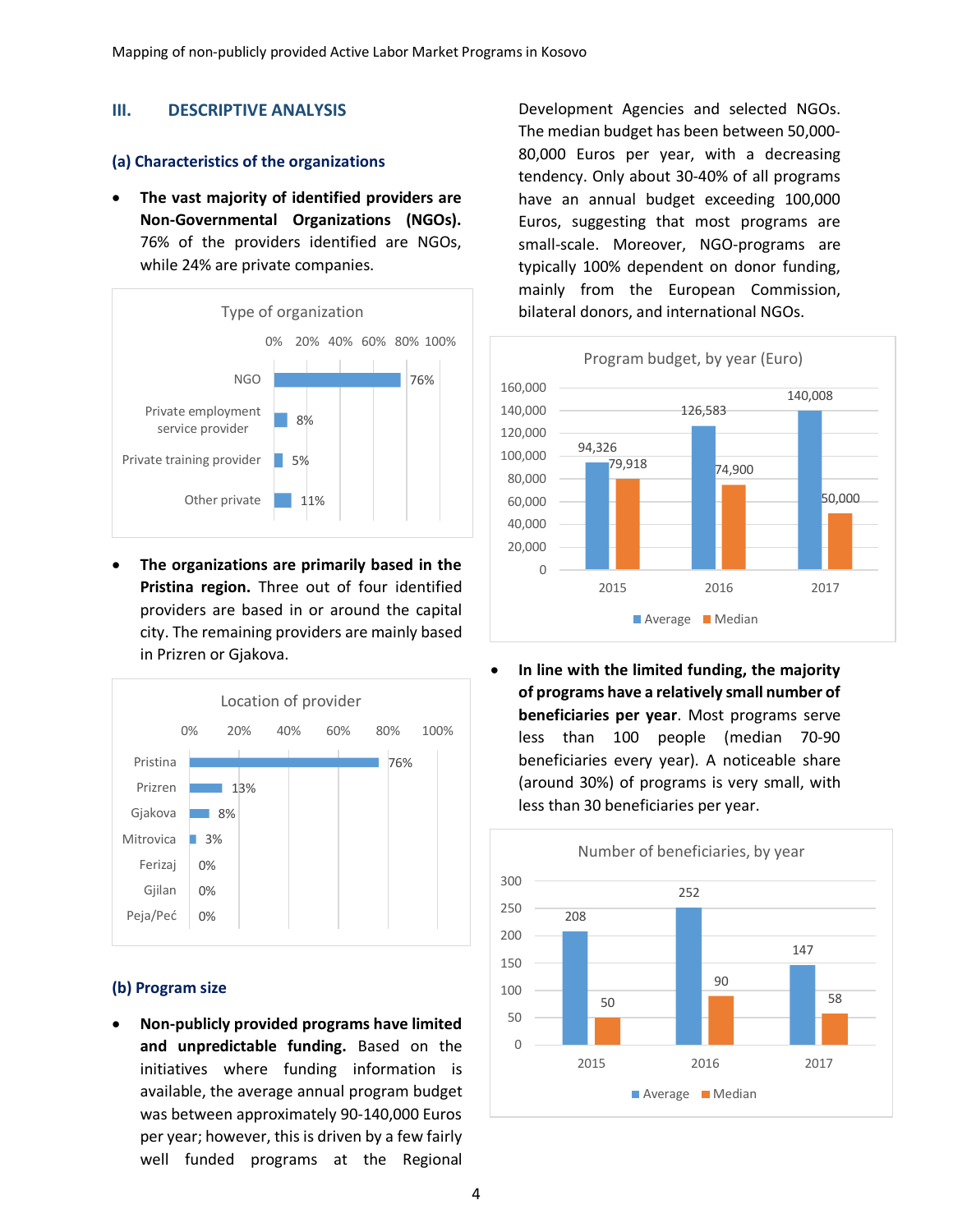## **(c) Geographic coverage**

• **Almost fifty percent of all programs report to have a national scope.** However, this does not necessarily mean that these programs are physically implemented in all regions, but rather that the eligibility of beneficiaries is open to participants from the entire country. Among the programs with subnational scope, the majority are implemented in Pristina, Mitrovica, and Peja, while Ferizaj and Gjilan have limited coverage. Within the different regions, services tend to be concentrated in the major municipalities.



## **(d) Targeting**

• **Approximately one third of programs are specifically targeted at young people** (i.e. youth only or primarily youth beneficiaries). Another third of programs adopt no age targeting at all.



• **Only a minority of programs has specific gender targeting.** Less than 20% of programs are targeted at women only or primarily at women. Around 50% of programs have no gender targeting, while 35% of programs seek equal participation between men and women.



• **Programstypically have no education-related targeting**. 75% of programs did not target based on education, while around 15% of initiatives targeted secondary school and university graduates respectively.

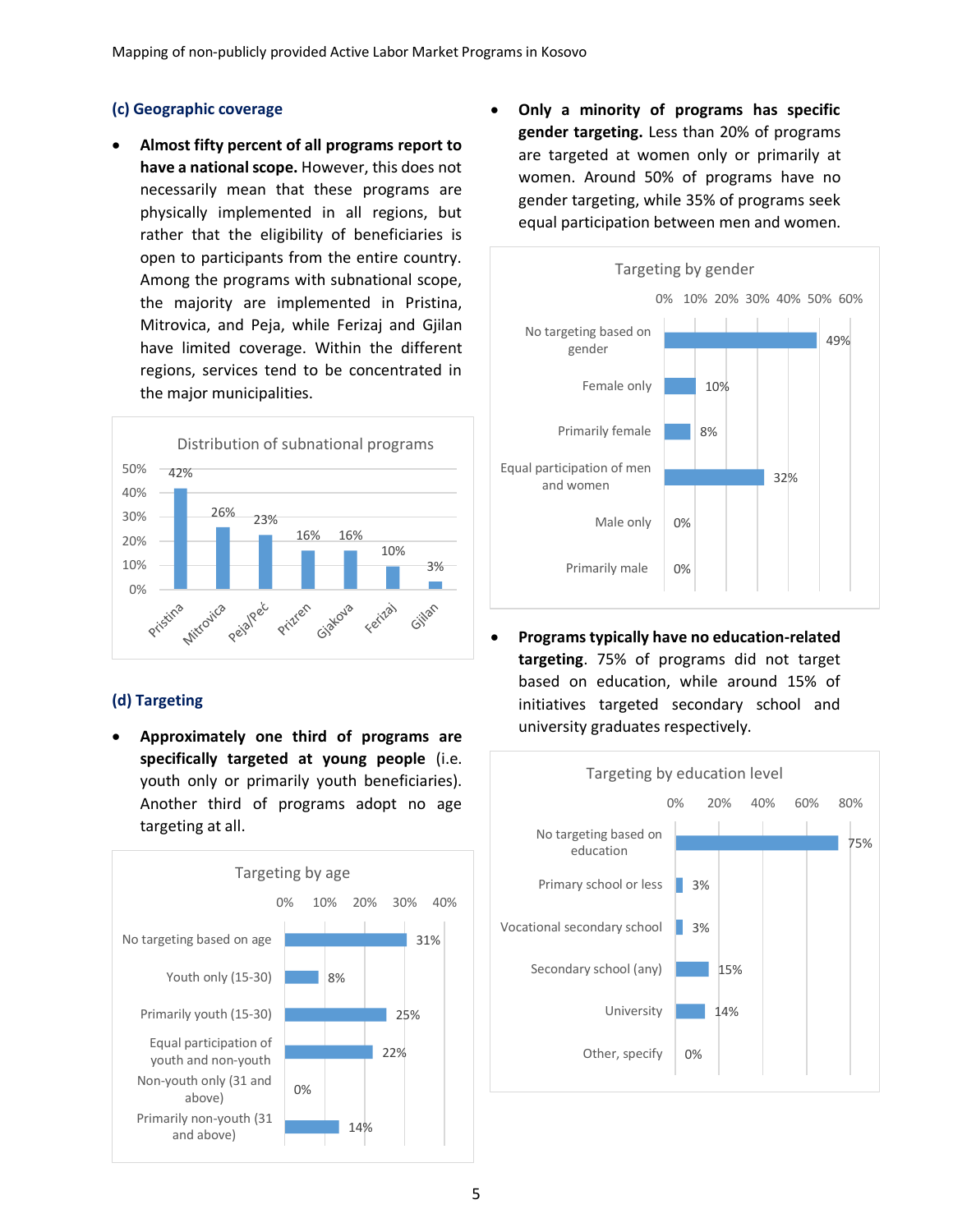• **Other common targeting criteria include ethnicity, disability status and long-term unemployment.** Indeed, 17 programs (29%) targeted minority ethnic groups, while 12 programs (20%) targeted the long-term unemployed and 11 programs (19%) targeted persons with disability.



#### **(e) Focus of intervention**

• **Entrepreneurship promotion is the most common type of intervention, followed by skills training.** Almost 50% of programs focused on creating or strengthening small businesses (entrepreneurship & selfemployment), while 36% focused on skills training to facilitate the entry into wage employment. 15% of initiatives focused on employment/intermediation services. Interventions focusing on subsidized employment are quasi-inexistent among nonpublic providers. When not the primary focus, employment services and skills training are commonly included as a secondary objective

(by around 20% of all programs respectively). In total, 25 out of 59 programs (42%) focus on two intervention areas, suggesting a more comprehensive nature of these programs.



• **In line with the priority types of interventions, the most commonly offered program features are related to entrepreneurship and training.**  Specifically, entrepreneurship training, advisory services and access to capital and assets are commonly provided, typically in some combination. In terms of skills training, combined training in the classroom and workplace is the very common, and so is softskills training. Skills training is typically subsidized. Job search assistance and job placement services are provided by around one in four programs.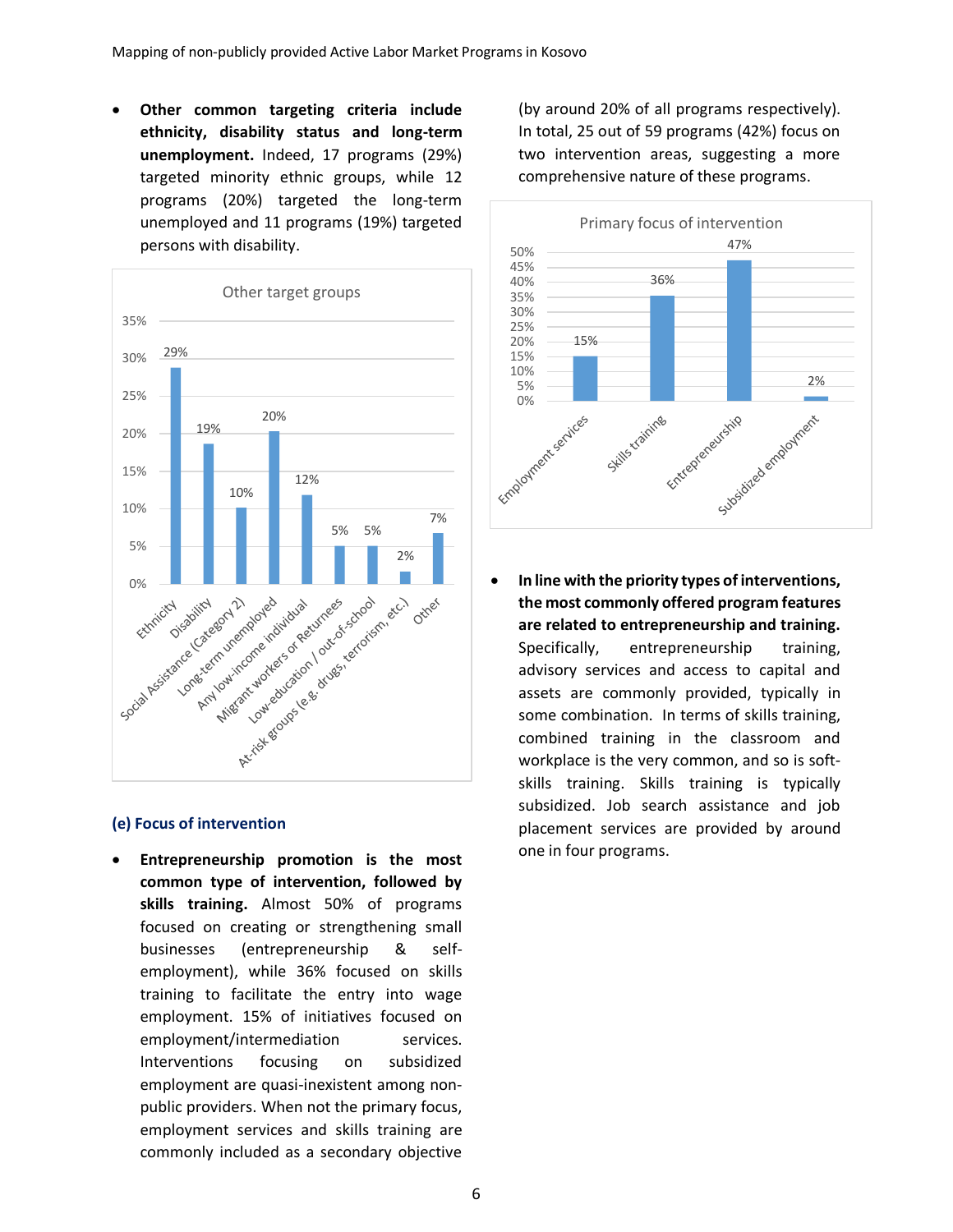

• **Most programs are delivered at NGO premises or inside a company.** Two thirds of all programs are provided directly at NGO premises, and around 30% of programs within a company (typically as part of on-the-job training). Program delivery through public institutions (e.g. employment office, VTCs) is less common among non-public providers.



#### **(f) Monitoring and Evaluation**

- **Almost half of all programs only have very basic reporting systems in place, without systematic monitoring of program achievements.** On the other hand, slightly over 50% of programs reported that they monitor outcomes (e.g. in terms of employment, income, etc.). However, even then results on beneficiary outcomes are often not readily available. Tracking of beneficiaries beyond program completion is done by only around one third (36%) of identified programs.
- **Only one in three programs (34%) conduct independent performance evaluations, while other types of evaluations are inexistent.**  Indeed, no program reported the use of process evaluations, impact evaluations or cost-benefit analysis.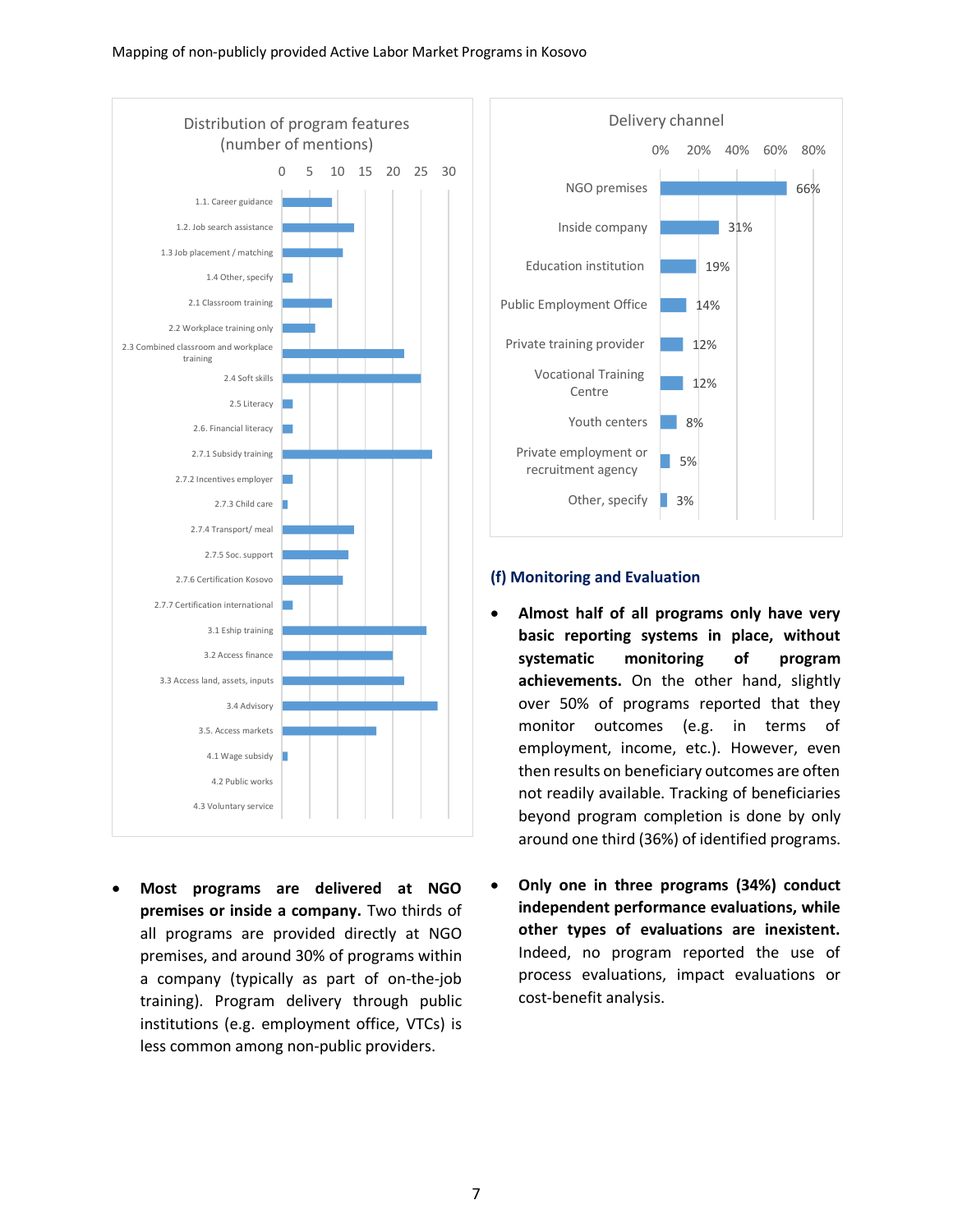

#### **IV. CONCLUSIONS AND IMPLICATIONS**

**Overall, Kosovo has a critical mass of non-public providers of Active Labor Market Programs complementing programs by the public sector.** Given that government programs in Kosovo are currently only reaching a fraction of the unemployment and inactive, the presence of nonpublic providers presents an opportunity to increase the reach of employment services and active measures.

**Non-public providers have expertise with different target groups.** Many of the programs by non-public providers focus on disadvantaged groups, including youth, women, persons with disabilities, or minorities. Since the Government of Kosovo seeks to increase participation of these groups in the services offered by the Public Employment Agency of Kosovo, cooperation with non-public providers that bring special expertise working with these groups can be useful. That said, the review also shows that targeting is usually relatively open. For instance, only around one in three programs targets youth and only around one in five programs has specific gender targeting.

**Entrepreneurship promotion is the most commonly found intervention strategy, followed by skills training.** Given the increasing interest of the Government in the promotion of selfemployment and contracting out of vocational training, there appears to be scope for knowledge exchange and potentially cooperation with nonpublic providers in these areas.

**However, non-publicly provided programs tend to be relatively small and very dependent on donor funding.** Contrary to other countries, there is very limited cooperation between public and non-public providers of ALMPs which would allow for more sustainable funding of non-public providers, especially NGOs. Moreover, given the small scale of most programs so far, most providers would likely need to build capacity to serve a larger scale of beneficiaries over time.

**Monitoring and Evaluation capacities of nonpublic providers tend to be weak.** As a result, little is known about the effectiveness of existing initiatives. Providing funding to non-public providers in the future (by donors or public agencies) should be accompanied by strengthening M&E capacities.

**Increased public-private collaboration on Active Labor Market Programs should go hand in hand with capacity development of non-public providers.** While there appears to be significant scope for the Ministry of Labor and Social Welfare and the Employment Agency of Kosovo to increase cooperation with non-public providers, a parallel strengthening of non-public providers is needed to improve coverage, targeting, evidence-based program design, M&E, etc. and thereby maximize program success. Hence, a comprehensive approach fostering the demand for services (through public-private collaboration) as well as the supply of services (capacity development of the provider market) seems warranted.